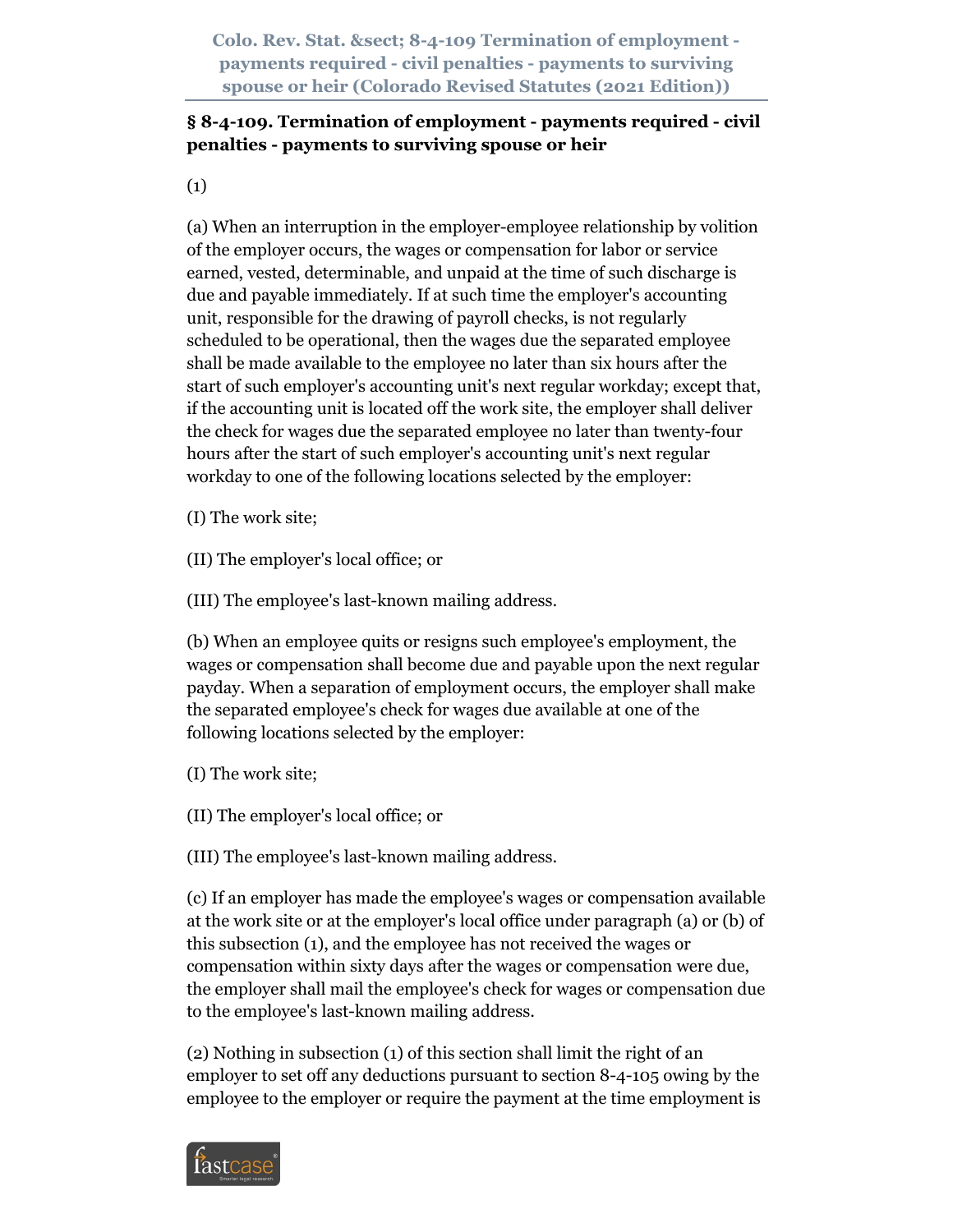severed of compensation not yet fully earned under the compensation agreement between the employee and employer, whether written or oral.

(3)

(a) If an employer refuses to pay wages or compensation in accordance with subsection (1) of this section, the employee, his or her designated agent, or the division may send a written demand for the payment.

(a.5) If the employer disputes the amount of wages or compensation claimed by an employee under this article and if, within fourteen days after the written demand is sent, the employer makes a legal tender of the amount that the employer in good faith believes is due, the employer shall not be liable for any penalty unless, in a legal proceeding, including a civil action or an administrative procedure under sections 8-4-111 and 8-4-111.5, the employee recovers a greater sum than the amount so tendered.

(b) If an employee's earned, vested, and determinable wages or compensation is not paid within fourteen days after the written demand is sent in the manner set forth in paragraph (d) of this subsection (3), the employer shall be liable to the employee for the wages or compensation, and a penalty of the sum of the following amounts of wages or compensation due or, if greater, the employee's average daily earnings for each day, not to exceed ten days, until such payment or other settlement satisfactory to the employee is made:

(I) One hundred twenty-five percent of that amount of such wages or compensation up to and including seven thousand five hundred dollars; and

(II) Fifty percent of that amount of such wages or compensation that exceed seven thousand five hundred dollars.

(c) If the employee can show that the employer's failure to pay is willful, the penalty required under paragraph (b) of this subsection (3) shall increase by fifty percent. Evidence that a judgment has, within the previous five years, been entered against the employer for failure to pay wages or compensation is admissible as evidence of willful conduct.

(d)

(I) The employer shall send or deliver payment, by check, draft, or voucher in the employee's name, to the employee at the address contained in the written demand; or make the payment by direct deposit authorized under section 8-4-102(2) if the employee has not revoked the authorization. The employer may, but is not required to, make the payment by direct deposit to an account specified by the employee in the demand, even if the employee

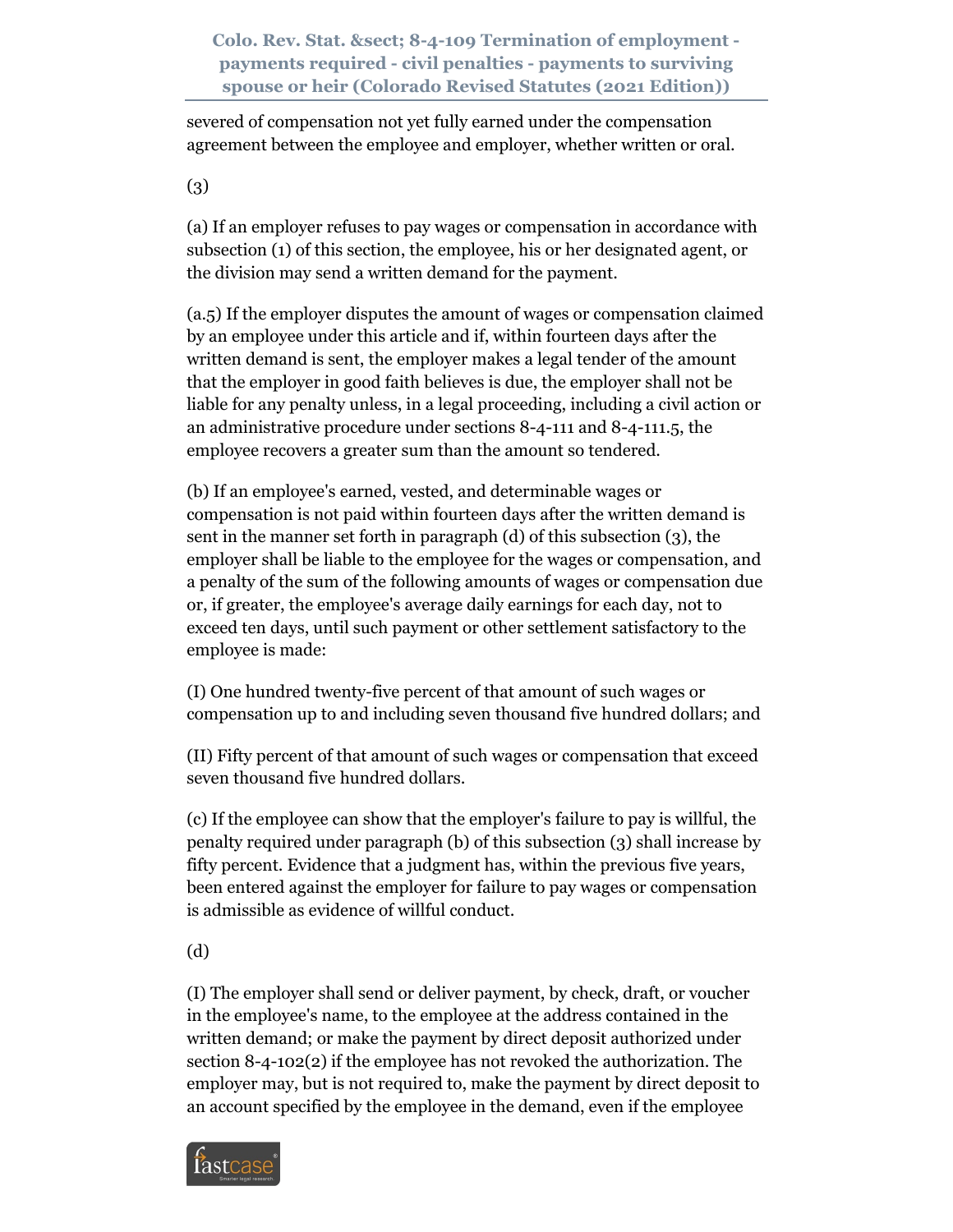has not previously authorized direct deposit of the employee's compensation, or make the payment by another method requested by the employee in the demand, if applicable. If the employee has not previously authorized direct deposit of compensation and the demand does not state an address to which the payment should be mailed, the employer shall make the payment as follows:

(A) To the employee's last-known address according to the records of the employer; or

(B) If applicable and if the employer so elects, as otherwise requested by the employee in the demand.

(II) The employee or his or her designated agent may commence a civil action to recover the penalty set forth in this subsection (3). For an action filed in a small claims court, established pursuant to part 4 of article 6 of title 13, C.R.S., if the employer has not received a written demand at least fourteen days before the employer is served with the complaint or other document commencing the action, service of the complaint or other document serves as the written demand under this subsection (3). If an employer makes a legal tender of the full amount claimed in the action within fourteen days after service of the complaint or other document commencing the action, the employee shall dismiss the action.

(4) If, at the time of the death of any employee, an employer is indebted to the employee for wages or compensation, and no personal representative of the employee's estate has been appointed, such employer shall pay the amount earned, vested, and determinable to the deceased employee's surviving spouse. If there is no surviving spouse, the employer shall pay the amount due to the deceased employee's next legal heir upon the request of such heir. If a personal representative for the employee has been appointed and is known to the employer prior to payment of the amount due to the spouse or other legal heir, the employer shall pay the amount due to such personal representative upon the request of such representative. The employer shall require proof of a claimant's relationship to the deceased employee by affidavit and require such claimant to acknowledge the receipt of any payment in writing. Any payments made by the employer pursuant to the provisions of this section shall operate as a full and complete discharge of the employer's indebtedness to the extent of the payment, and no employer shall thereafter be liable to the deceased employee's estate or to the deceased employee's personal representative. Any amounts received by a surviving spouse or legal heir shall be considered in diminution of the allowance to the spouse or legal heir pursuant to the "Colorado Probate Code", articles 10 to 17 of title 15, C.R.S. Nothing in this section shall create a

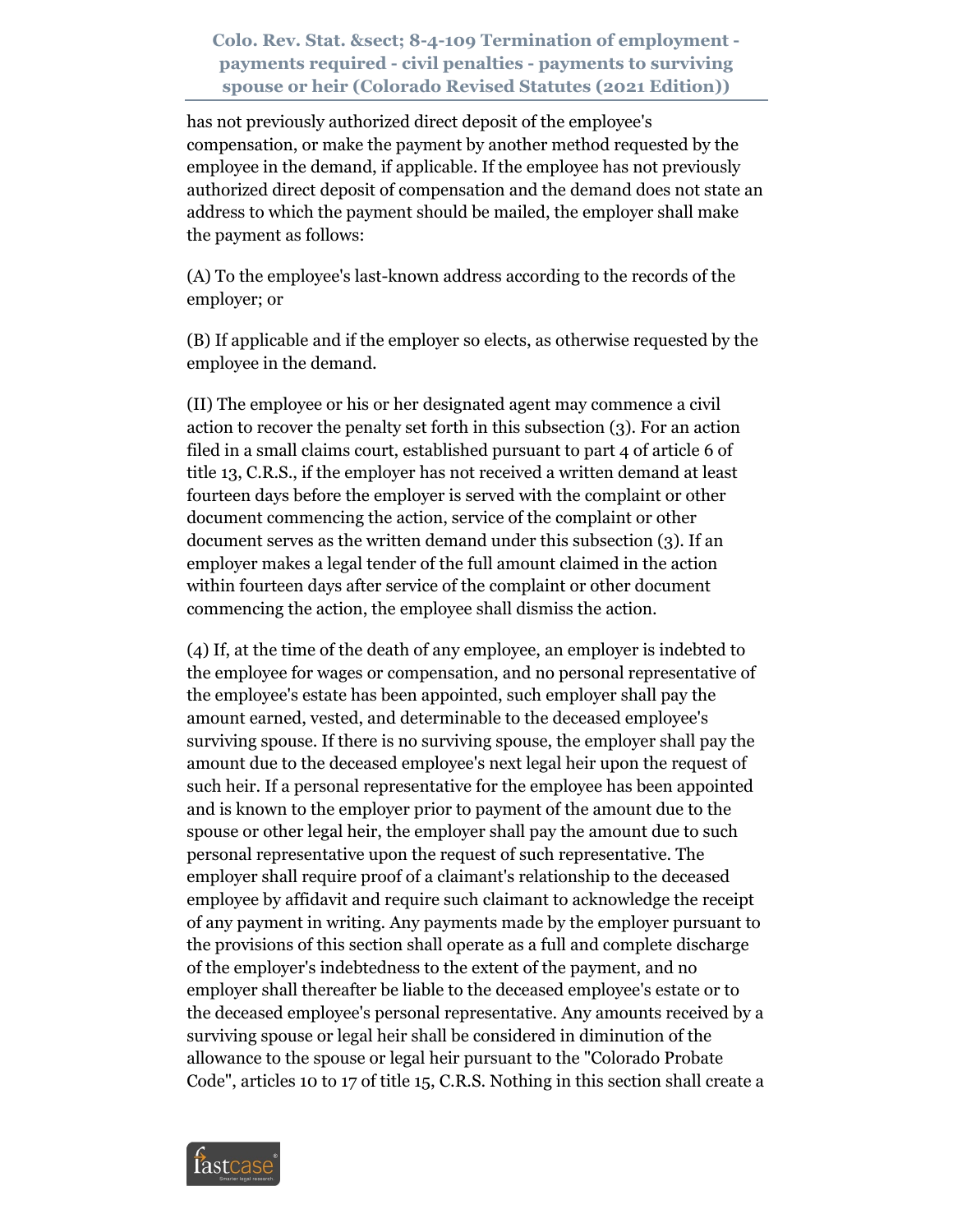substantive right that does not exist in any agreement between the employer and the employee.

(Amended by 2014 Ch. 276, §4, eff. 1/1/2015. L. 2003: Entire article amended with relocations, p.  $1856$ ,  $\S$  1, effective August 6. L. 2007: (3) amended, p. 1677, § 2, effective May 31. L. 2014: (1)(c) added and (3) amended, (SB 14-005), ch. 276, p. 1112, § 4, effective January 1, 2015.)

This section is similar to former §8-4-104 as it existed prior to 2003, and the former § 8-4-109 was relocated to §8-4-113.

## **ANNOTATION**

**Law reviews.** For article, "Employee's Right to Compensation Accruing After Termination", see 13 Colo. Law. 1643 (1984). For article, "Rights of Terminated Employees: Expanding Remedies", see 21 Colo. Law. 1639 (1992).

**Annotator's note.** Since § 8-4-109 is similar to §8-4-104 as it existed prior to the 2003 amendment to article 4, which resulted in the relocation of provisions, relevant cases construing that provision have been included in the annotations to this section.

**The purpose of the Colorado Wage Claim Act is to ensure that wages are paid in a timely manner** and to provide adequate judicial relief in the event wages are not paid. An employer is liable under the act if the employer does not pay an employee wages he or she earned at the time of discharge. Fang v. Showa Entetsu Co., 91 P.3d 419 (Colo. App. 2003).

**Vacation pay is within the definition of "wages or compensation".** Hartman v. Freedman, 197 Colo. 275, 591 P.2d 1318 (1979).

**An employment agreement that states that accrued but unused vacation pay is not payable if the employee is fired or fails to give two weeks notice does not violate the CWCA.** Nieto v. Clark's Market, 2019 COA 98, \_\_ P.3d \_\_.

**Employee entitled to additional wages based on a company "comp time" program.** Remote Switch Sys. v. Delangis, 126 P.3d 269 (Colo. App.) 2005).

**Stock options may be within the definition of "wages or compensation".** Therefore, district court improperly dismissed claim for stock option. Montemayor v. Jacor Commc'ns, Inc., 64 P.3d 916 (Colo. App. 2002).

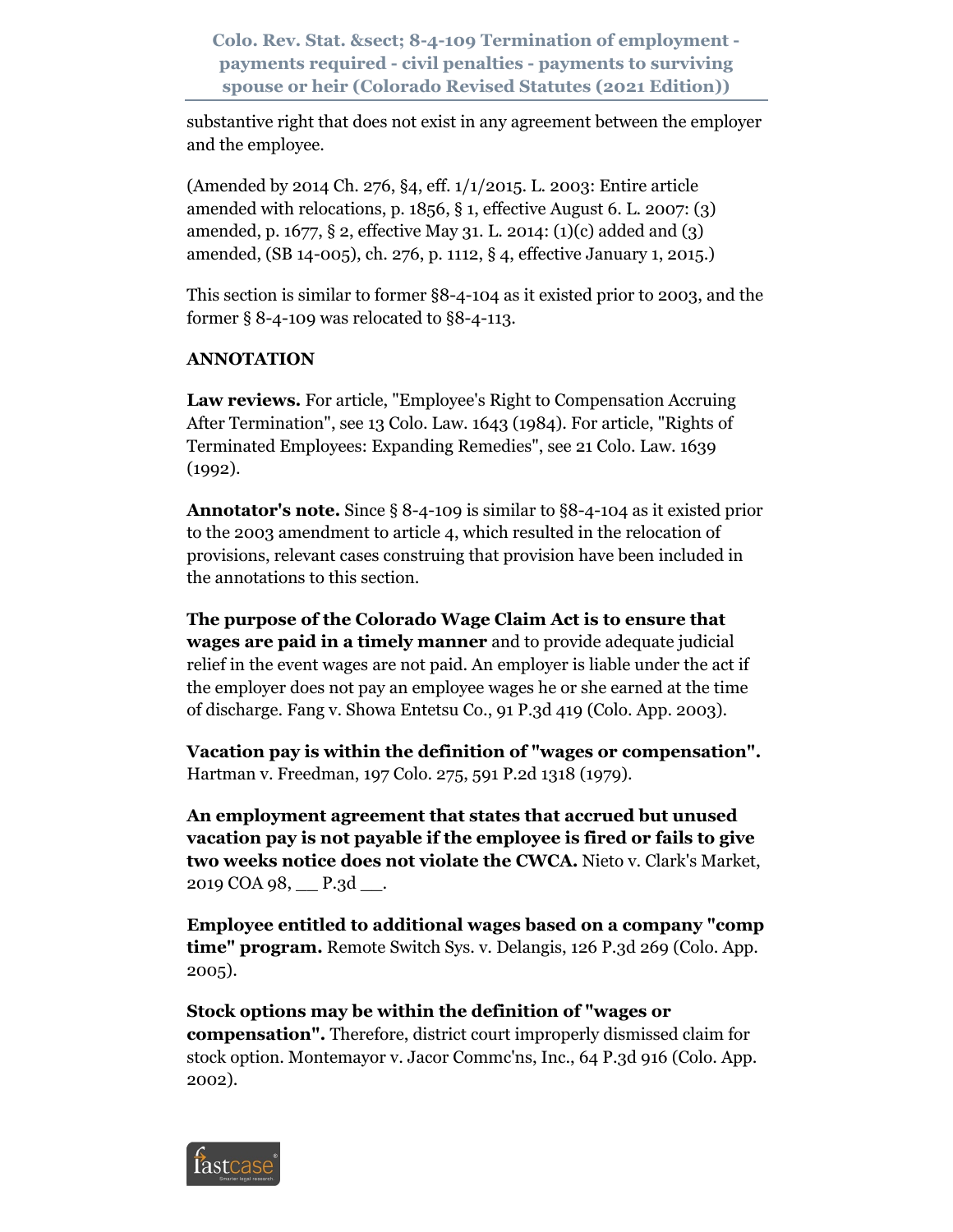**Share of a legal fee was not "wages or compensation".** Coffee v. Inman, 728 P.2d 376 (Colo. App. 1986).

**Uncollected commissions are wages earned and due at discharge.** Where salesmen were terminated prior to the closing and the collection of the commissions by the broker, wages were earned or due at the time of their discharge. Hofer v. Polly Little Realtors, Inc., 37 Colo. App. 86, 543 P.2d 114 (1975).

**Or at time fully earned.** At the time the employment relationship is severed, an employer need not pay, immediately, compensation not yet fully earned under a compensation agreement. But the implication is clear that such wages become immediately due at the time they are fully earned. Hofer v. Polly Little Realtors, Inc., 37 Colo. App. 86, 543 P.2d 114 (1975).

**This section fails to offer any relief to employees whose wages are withheld while they are still employed.** Consequently, plaintiff had no choice but to wait until he left the company to pursue his claim, because the claim accrued when the employment relationship ended, not when the wages were withheld. Farris v. ITT Cannon, a Div. of ITT Corp., 834 F. Supp. 1260 (D. Colo. 1993).

**This section and §8-4-105 are mutually exclusive.** Hofer v. Polly Little Realtors, Inc., 37 Colo. App. 86, 543 P.2d 114 (1975).

**And distinguishable.** This section creates a right in an employee under one set of circumstances together with a cause of action for a penalty, while §8-4-105 creates a right in an employee under a different set of circumstances and does not provide for a penalty. Hofer v. Polly Little Realtors, Inc., 37 Colo. App. 86, 543 P.2d 114 (1975).

**Salesmen employed on a commission basis cannot be terminated with impunity prior to a closing** and thus be deprived of large commissions obtained for their employers as a result of their efforts. Hofer v. Polly Little Realtors, Inc., 37 Colo. App. 86, 543 P.2d 114 (1975).

**Determination of good faith under subsection (3) is matter for trial court.** Cortez v. Brokaw, 632 P.2d 635 (Colo. App. 1981); Kennedy v. Leo Payne Broad., 648 P.2d 673 (Colo. App. 1982); Jet Courier Serv., Inc. v. Mulei, 771 P.2d 486 (Colo. 1989); Porter v. Castle Rock Ford Lincoln, 895 P.2d 1146 (Colo. App. 1995).

**Trial court properly awarded the statutory penalty pursuant to subsection (3).** "Without good faith legal justification" means willfully withheld without good cause; however, willful withholding does not require

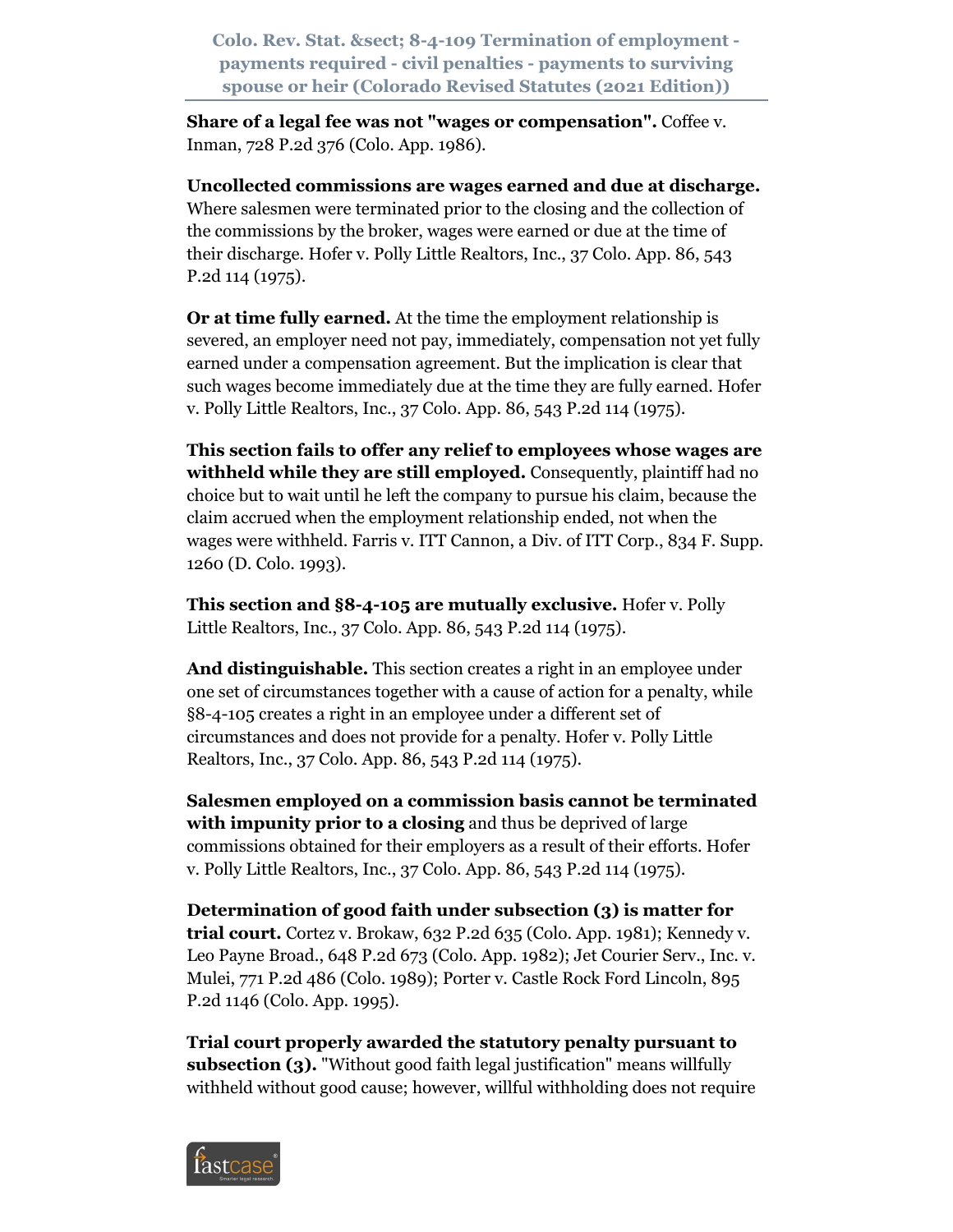a showing of malice or similar motivation, rather, there need only be a demonstration that compensation is willfully withheld without good cause. Porter v. Castle Rock Ford Lincoln, 895 P.2d 1146 (Colo. App. 1995).

**Jury must make factual determinations regarding whether to assess penalty under this section but is not responsible for determining amount of penalty.** Graham v. Zurich Am. Ins. Co., 2012 COA 188, 296 P.3d 347.

**A plaintiff granted a money judgment under this section is a winning party entitled to reasonable attorney fees,** and a defendant does not become the "winning party" simply because the plaintiff does not prevail on each of its asserted claims. Porter v. Castle Rock Ford Lincoln, 895 P.2d 1146 (Colo. App. 1995).

**Entitlement to attorney fees.** If plaintiff was required to bring a claim for both wages and penalties under this section and §8-4-105 in order to be entitled to attorney fees, the reference to §8-4-105 in §8-4-114 would be meaningless, contrary to the other language of the statute, and inconsistent with the rules of statutory construction which require that the "entire statute is intended to be effective" and that every word must be given effect, if possible. Hofer v. Polly Little Realtors, Inc., 37 Colo. App. 86, 543 P.2d 114  $(1975).$ 

Employee commenced an action within the meaning of the Wage Claim Act seeking additional wages owed to him or her. Because employee prevailed in that action, as the "winning party" under that claim, he or she was entitled to an award of attorney fees relating to the prosecution of that claim. Remote Switch Sys. v. Delangis, 126 P.3d 269 (Colo. App. 2005) (decided under former §8-4-114).

**Failure to specify in complaint the precise statute on which claim is based does not prevent plaintiff from seeking attorney fees.** Fang v. Showa Entetsu Co., 91 P.3d 419 (Colo. App. 2003) (decided under former §8-4-114).

**Section 8-4-114 applies to recovery under either.** Even though it is not clear from the judgment, based on the jury verdict, whether the employee's recovery was under this section or §8-4-105, §8-4-114 applies to either. Keeton v. Rike, 38 Colo. App. 505, 559 P.2d 262 (1977).

**Attorney fees to be taxed as a cost of suit cannot be construed as an additional penalty,** i.e., recoverable only if the judgment in favor of the employee contains a penalty. Such a construction would discourage employees from instituting suit, since the judgment intended to make them

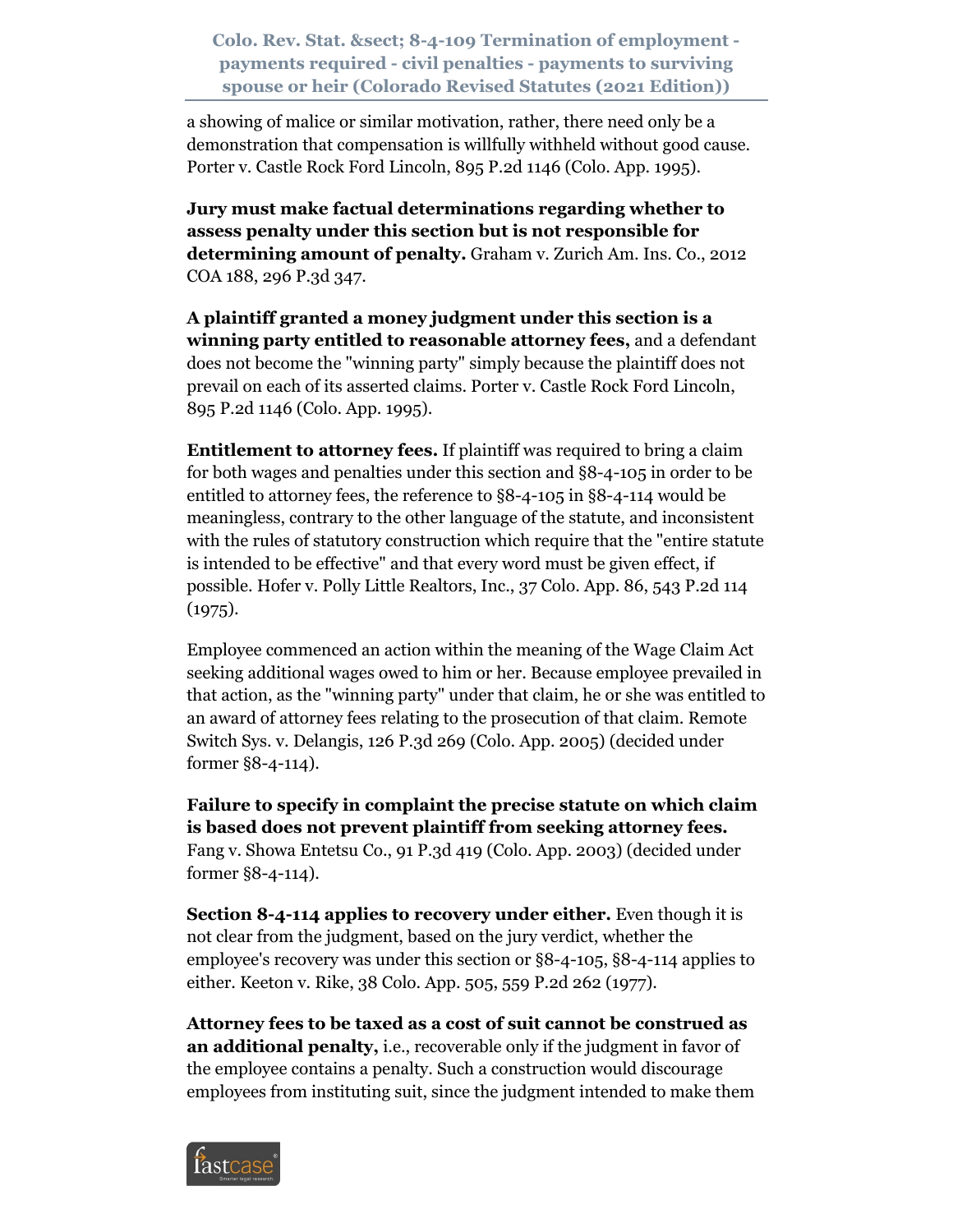whole would be substantially reduced by outlays for attorney fees. The consequence of this latter construction would be to defeat the fundamental purpose of the statute. One cannot assume that an unjust or oppressive result was contemplated by the general assembly. Hofer v. Polly Little Realtors, Inc., 37 Colo. App. 86, 543 P.2d 114 (1975).

**Penalty assessable under subsection (3) is for wages undisputed but unpaid.** Hartman v. Freedman, 197 Colo. 275, 591 P.2d 1318 (1979).

**An employer who fails to pay an employee the wages earned by the employee at the time of the employee's discharge** is liable under section, even if the employer had the absolute right to discharge the employee. Lee v. Great Empire Broad., Inc., 794 P.2d 1032 (Colo. App. 1989).

**Conversely, even though an employee's discharge may constitute a violation of contract or other legal wrong by the employer,** this section is not applicable to the circumstance if the employer pays all wages earned by the employee at the time of the employee's discharge. Lee v. Great Empire Broad., Inc., 794 P.2d 1032 (Colo. App. 1989).

**This section has been held to apply to payments becoming due after the date of the discharge,** provided those future payments have been "earned," i.e., they are "vested and determinable," at the time of employee's termination. In such circumstances, the future payment must be made immediately upon becoming due or the employer becomes liable for the statutory penalty under the provisions of subsection (3). Lee v. Great Empire Broad., Inc., 794 P.2d 1032 (Colo. App. 1989).

**A terminated employee may seek any wages or compensation that was unpaid at the time of termination.** However, the right to seek such wages or compensation is subject to the statute of limitations found in §8-4- 122. Hernandez v. Ray Domenico Farms, Inc., 2018 CO 15, 414 P.3d 700.

**Liability of corporate officers for wages and attorney fees.** Proof of good faith legal justification for refusal to pay wages by an employer is not required for the recovery of wages and attorney fees by an employee. Cusimano v. Metro Auto, Inc., 860 P.2d 532 (Colo. App. 1992).

**An employer's claim of breach of fiduciary duty is not a good faith legal justification**for not timely paying an employee's final wages pursuant to this article. Hartman v. Cmty. Responsibility Ctr., Inc., 87 P.3d 202 (Colo. App. 2003).